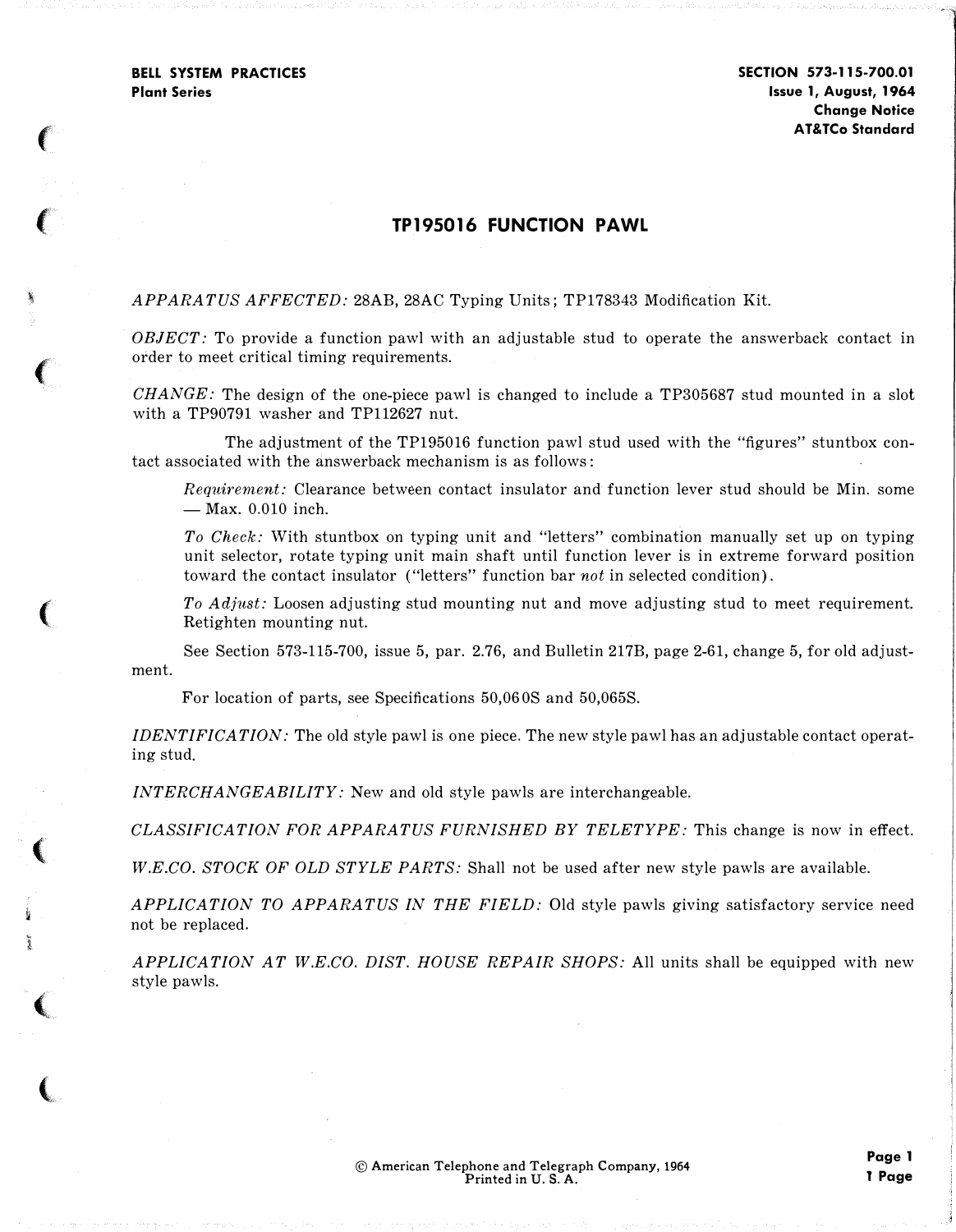$\epsilon$ 

 $\left($ 

 $\big($ 

(

 $\big($ 

 $\blacksquare$ 

 $\big($ 

# TP33828 SPRING

### APPARATUS AFFECTED: All 28-Type Typing Units.

 $OBJECT$ : To utilize the same vertical positioning lock lever springs on 28-type typing units that are used on 35-type units.

CHANGE: The TP76379 vertical positioning lock lever springs are changed to TP33828 springs. The Vertical Positioning Lock Lever Spring Tension requirement as shown in Bulletin 217B, page 1-42, change 4, and Section 573-115-700, par. 2.18, is changed from Min 2 oz, Max 4 oz to Min 5 oz, Max 8 oz.

For location of parts, see Bulletin 1149B, pages 3-15 and 3-17, change 9.

#### IDENTIFICATION:

The TP76379 spring has  $40$  turns of  $0.016$  inch wire. It is  $0.946$  inch long and the OD is  $0.153$  inch.

The TP33828 spring has 42 turns of 0.020 inch wire. It is 1.188 inch long and the OD is 0.180 inch.

INTERCHANGEABILITY: Old and new style springs are not individually interchangeable but are interchangeable in sets of two for the right and left side linkage mechanisms. New style springs should not be replaced by old style springs.

CLASSIFICATION FOR APPARATUS FURNISHED BY TELETYPE: This change is now in effect.

W.E.CO. STOCK OF OLD STYLE PARTS: May be used for other applications.

APPLICATION TO APPARATUS IN THE FIELD: Where desired, the new style springs may be incorporated.

APPLICATION AT W.E.CO. DIST. HOUSE REPAIR SHOPS: All units shall be equipped with new style springs and the new adjustment applied.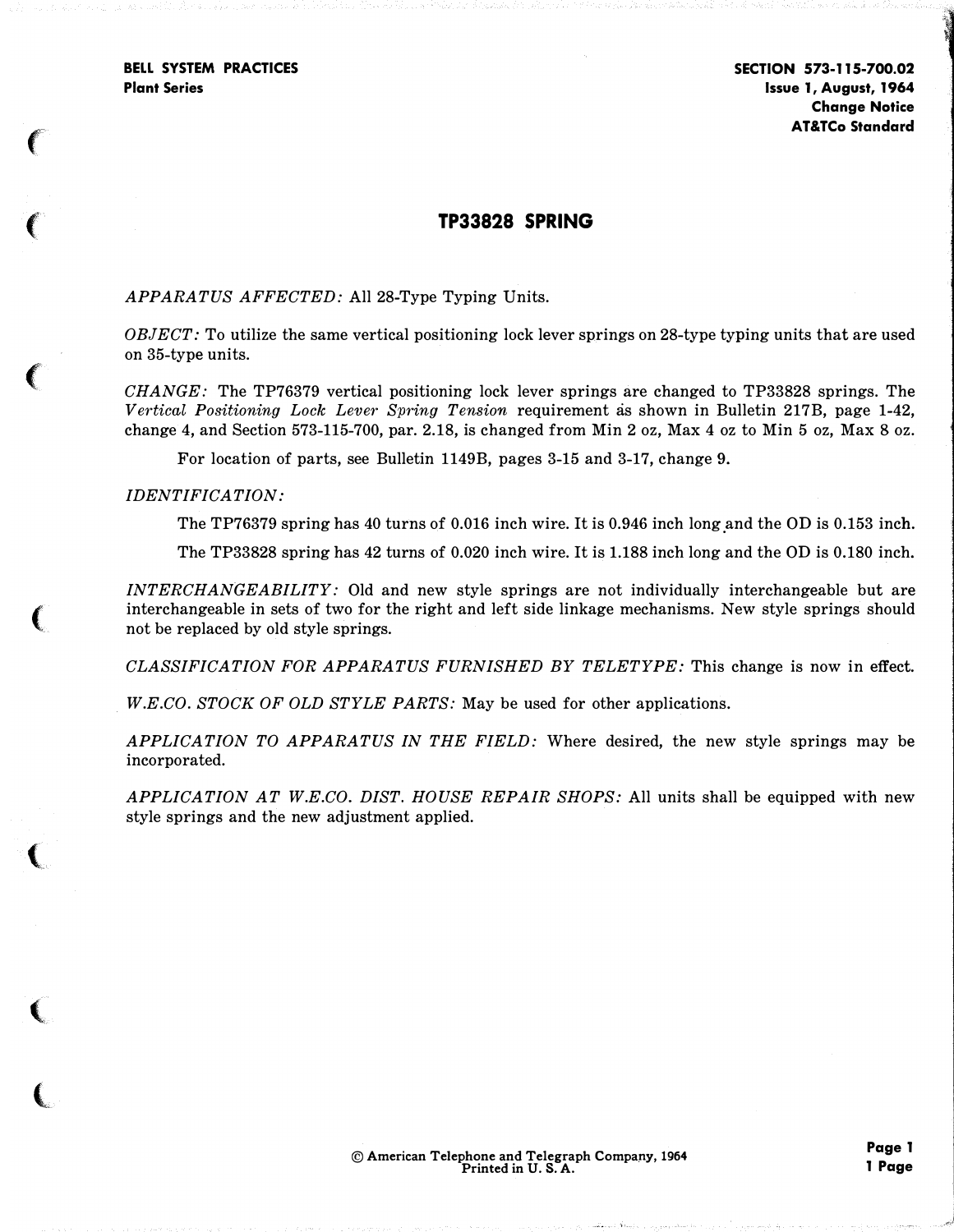$\epsilon$ 

'

 $\left($ 

(

 $\blacksquare$ 

 $\mathbf{C}_\mathbf{q}$ 

 $\big($ 

SECTION 573-115-700.03 Issue 1, October, 1964 Change Notice AT&TCo Standard

# TP192566 AND TP192567 SHIFT SLIDE DRIVE LINKS

APPARATUS AFFECTED: All 28 Typing Units, TP173881 Modification Kit.

OBJECT: To prevent bounce of the No. 3 codebar when shifting from "Letters" to "Figures" or "Figures" to "Letters" and reduce the possibility of an error being transferred to the code reading contacts where the TP173881 modification kit ( 50.069S) is used.

 $CHANGE:$  The old style TP153331 and TP153332 shift slide drive links are to be replaced by new style TP192566 and TP192567 links now used on the 35 typing unit. The new style links will be included in the TP173881 modification kit.

When the new style parts are used the Horizontal Positioning Drive Linkage Adjustment as shown in Bulletin 217B, page 1-48, change 5, and 573-115-700, paragraph 2.24 is changed from Min 0.015 Max 0.040 inch to Min 0.090 Max 0.110 inch (which is shown in Section 574-220-700, Issue 5, paragraph 2.33 for 35 typing units).

For location of parts see Bulletin 1149B, page 3-29, change 9 and Bulletin 1187B, page 4-21, change 1.

IDENTIFICATION: The vertical links (TP192574) of new style drive link assemblies (lower end fastens to TP150263 bail) are symmetrical and the edges between the rivet holes are parallel. On old style assemblies the edges are not parallel and one edge has a projection adjacent to the drive link hub when the Typing Unit is in the stop condition.

INTERCHANGEABILITY: New and old style links are interchangeable but the appropriate adjustments must be used.

CLASSIFICATION FOR APPARATUS FURNISHED BY TELETYPE: This change shall be made as soon as manufacturing conditions permit. The changes in the modification kit are now in effect. The changes in the typing unit are expected to be made about  $1/65$ .

W.E.CO. STOCK OF OLD STYLE PARTS: May be used for units not equipped with code reading contacts.

APPLICATION TO APPARATUS IN THE FIELD: Units equipped with the TP173881 modification kit should have the new style links installed.

APPLICATION AT W.E.CO. DIST. HOUSE REPAIR SHOPS: All units equipped with the TP173881 modification kit shall be equipped with the new style links as soon as the parts can be obtained from Teletype. Units not equipped with code reading contacts may be equipped with new or old style links.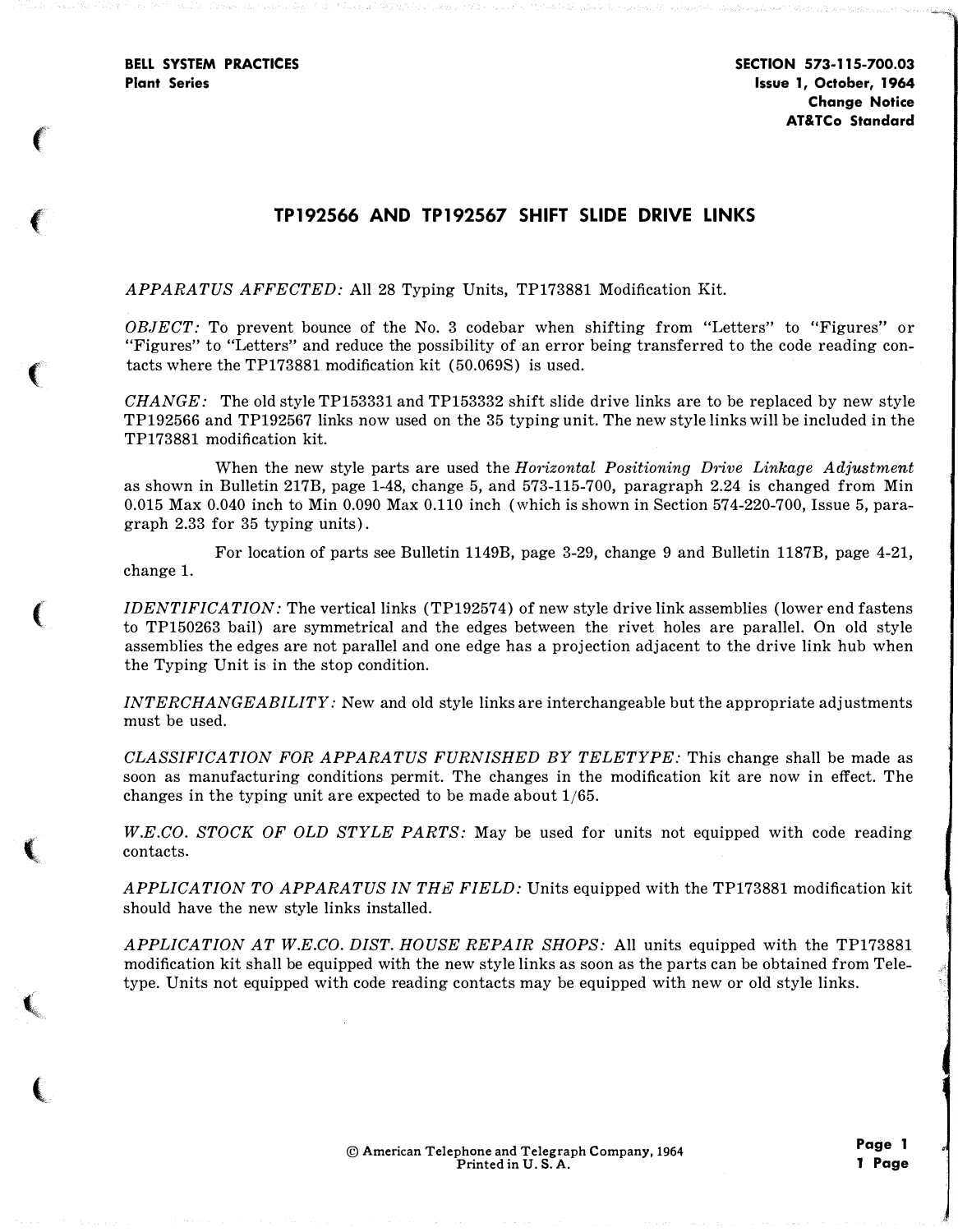''

## CARRIAGE RETURN SPRING ADJUSTMENT

APPARATUS AFFECTED: All 28- and 35-Type Typing Units.

OBJECT: To standardize the "Carriage Return Spring Tension" requirement for both 28- and 35-type typing units.

CHANGE: The Carriage Return Spring Tension requirement as shown in Section 573-115-700, issue 5, page 40, and Section 574-220-700, issue 5, page 46, is changed to read:

With the spacing drum in its returned position and the printing bail in its extreme lower position, hold the spacing pawls, the buffer slide and the carriage return latch so that they do not interfere with the spacing drum. Remove the lower cable tension spring. Apply the pull end of a 4 lb. scale to the ratchet drum teeth and pull tangent to the drum. It shall require min.  $3-1/2$  lbs., max. 4 lbs. to start the spring drum moving.

INTERCHANGEABILITY: Not affected.

CLASSIFICATION FOR APPARATUS FURNISHED BY TELETYPE: This change is now in effect.

APPLICATION TO APPARATUS IN THE FIELD: The new adjustment may be used.

APPLICATION AT W.E.CO. DIST. HOUSE REPAIR SHOPS: The new adjustment shall be used.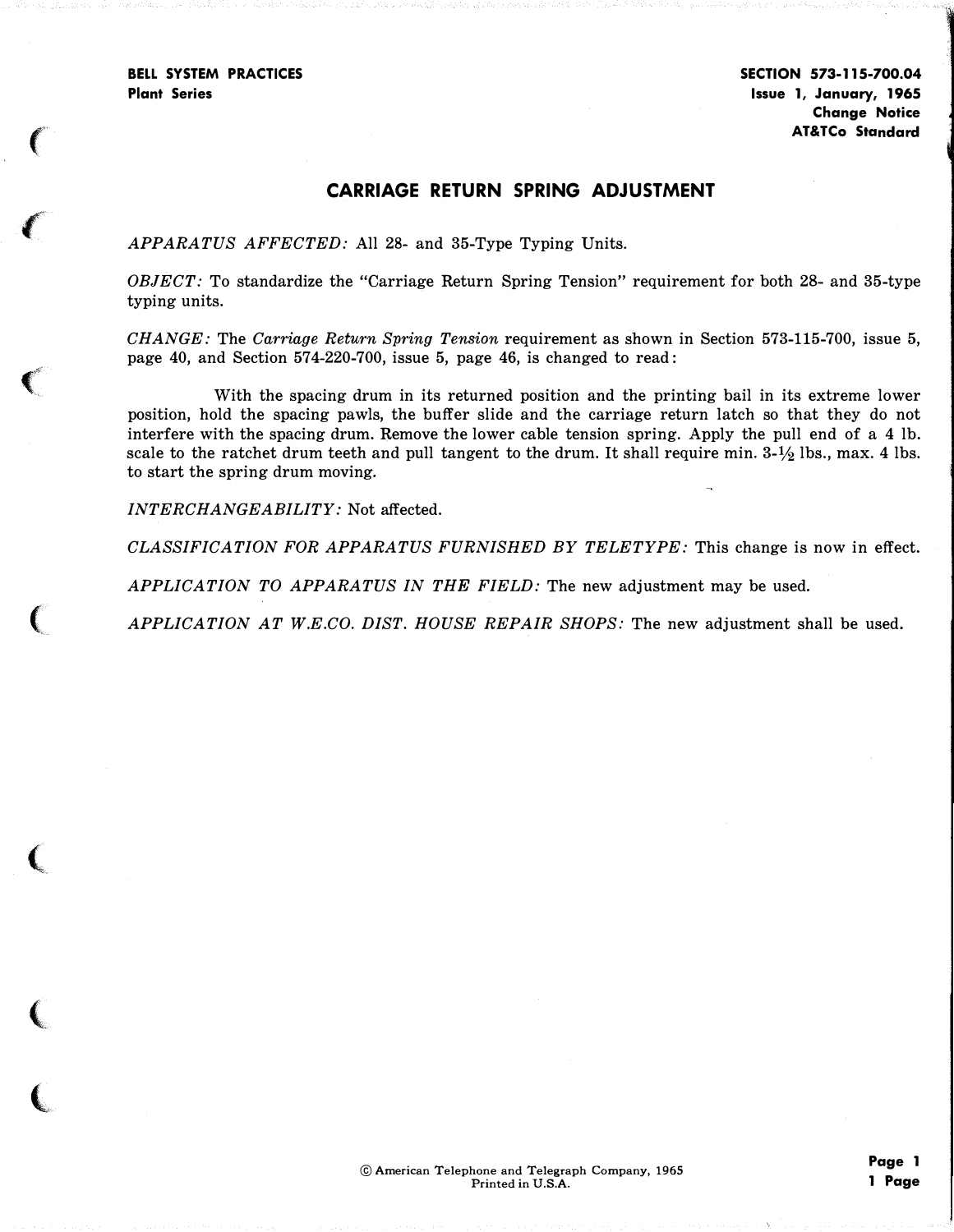*z z*<sub>2</sub>

**CONTRACTOR** 

SECTION 573-115-700.05 Issue 1, January, 1965 Change Notice AT&TCo Standard

### TP155939 SLIDE

APPARATUS AFFECTED: All 28-Type Typing Units with shift mechanisms.

OBJECT: To reduce breakage of shift slides in service.

 $CHANGE: 1$ . The following information is to be added in Section 573-115-700, issue 5, par. 2.20A.

NOTE 1: If the function reset bail blade is repositioned, check the adjustment of the shift slide operating mechanism given in the following paragraph.

2. The following information is to be added in Section 573-115-700, issue 5, par. 2.21.

- NOTE 1: There shall be some clearance between the unoperated shift slide and its guide plate when the operated shift slide has reached its position of maximum travel.
- 3. The TP155939 slide is changed from a nickel-plated finish to a black oxide finish. For location of part, see Bulletin 1149B, page 3-48, change 9.

IDENTIFICATION: See "CHANGE."

INTERCHANGEABILITY: Not affected by change in adjustment information. New and old style TP155939 slides are interchangeable.

CLASSIFICATION FOR APPARATUS FURNISHED BY TELETYPE: This change is now in effect.

W.E.CO. STOCK OF OLD STYLE PARTS: May be used.

APPLICATION TO APPARATUS IN THE FIELD: The adjustment changes should be applied. Old style slides giving satisfactory service need not be replaced.

APPLICATION AT W.E.CO. DIST. HOUSE REPAIR SHOPS: The adjustment changes shall be applied. Units may be equipped with new or old style slides.